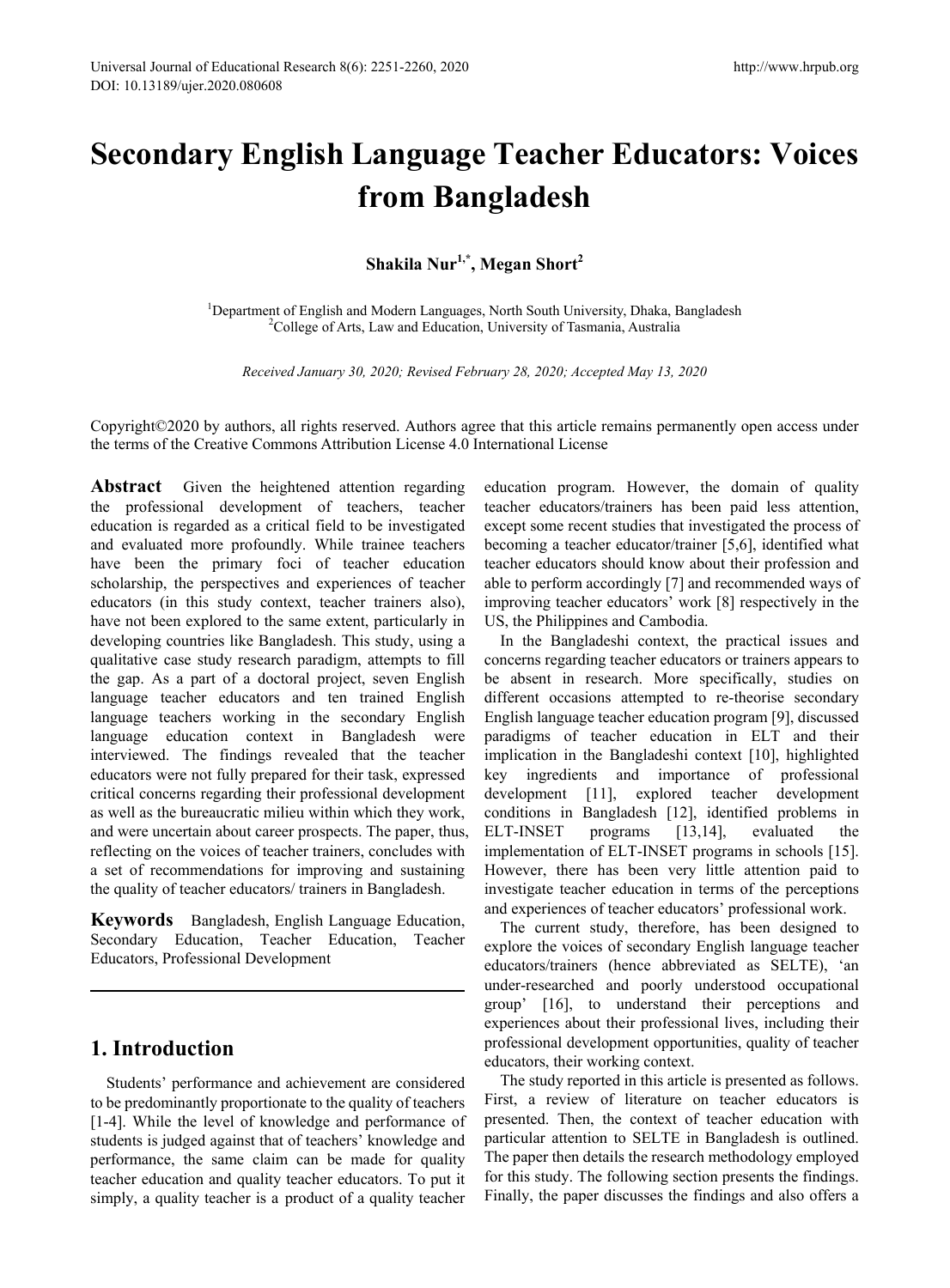set of recommendations for improving the quality of secondary English language teacher educators in Bangladesh which could also be applicable for other countries with the same context.

# **2. Review of Literature**

The precursor task of teacher educators is to educate teachers (in terms of teaching and/or training), while the former is *second-order practitioners*, the latter is *first-hand practitioner* [17]. A teacher educator's 'to-do' list is similar to what teachers do in schools. The list includes making lesson plans and delivering them, reflecting on how to teach in a methodological framework, mentoring, observing and evaluating the students' performance and developing their pedagogical and professional quality. What differs is that teacher education does not merely refer to teaching or educating or training pre-/in-service teachers. It is also centered on 'a purposeful commitment' to teach teachers and to develop an extensive and deep understanding of meaning *about* teaching by conducting hands-on research in the field of teacher education [7].

Such a wide range of tasks has also facilitated international teacher education scholarship to frame standards for teacher educators. Those standards, for displaying shared aims across the contexts [18], were heuristically termed by Smith and Lytle [19] as the core of 'knowledge-for-practice...knowledge-in-practice…knowle dge-of-practice' (p. 250). For example, developing and facilitating competencies among teacher educators in terms of content, pedagogy, communication, group dynamics, personal growth and organizational capabilities were identified as standards of teacher educators by Murray and Male [17] in the Netherlands. The US based Association of Teacher Educators (ATE) formulized an expanded framework of the standard of teacher educator reasoning that the role of teacher educator needs to be accomplished with a set of abilities with reference to 'teaching, cultural competency, scholarship, professional development, program development, collaboration, public advocacy, teacher education profession, and vision' (ATE, 2008 as cited in Goodwin et al. [7]). Then based on the work of Bolin and Goodwin [20] and Goodwin [21], a set of five 'deep, broad, context specific as well as integrated' (p. 338) domains of knowledge was offered by Goodwin and Kosnik [5] to conceptualise the standard of teacher educators. These set includes personal, contextual, pedagogical, sociological and social knowledge.

However, literature also indicates a misalignment between what teacher educators should know about how to

implement pedagogical knowledge and to what extent they are able to know and practice in a real context. A study conducted by Goodwin et al. [7] researched teacher educators' unpreparedness in understanding and assuming their supposed roles. The study also revealed an expression of negotiation from the study participants, a negotiation between policy and practice they made to avoid conflicts among related stakeholders of the wider education system. This challenging context was also noted by other scholars, such as Guilfoyle, Hamilton, Pinnegar, and Placier [22] and Swennen, Shagrir, and Cooper [23]. A lack of explicit attention towards developing the scope of the approaches of teacher educators was also mentioned by these studies. Studies conducted by Murray and Male [17], Smith [18] and Zeichner [24] also underscored the importance of considering and understanding 'the wider education system, including policies, standards, and their implications' [7] for making the role of teacher educator more meaningful and contextual.

A more recent study by Zein and Haing [8] identified that the higher the qualifications and the more the experiences, the better the teacher educators are. The study also argued that field level experience will enhance the academic quality of teacher educators. Some academic quality of teacher educators. Some recommendations including emotional and physical support were also outlined for improving the professional work of teacher educator.

So, what do the Bangladeshi SELTEs perceive about themselves and their profession? Given the importance of English language education in Bangladesh, it is indispensable to look at and listen to the voices of SELTEs who play significant roles, not for "possessing power nor personal prestige" [25], but for their ad hoc agentic involvement and representation as the ground level curriculum-policy implementation stakeholders. The current study, thus, is a small contribution to a much larger sphere of ongoing English language education policy research.

# **3. Secondary English Language Teacher Education in Bangladesh**

Bangladesh, with its limited national resources (in terms of manpower and institutional capability), intends and attempts to provide teacher education for secondary school teachers through three channels. One is the government based teacher education and training institutions, the second is the private enterprises and the third way is to invite international agencies with their English language education projects.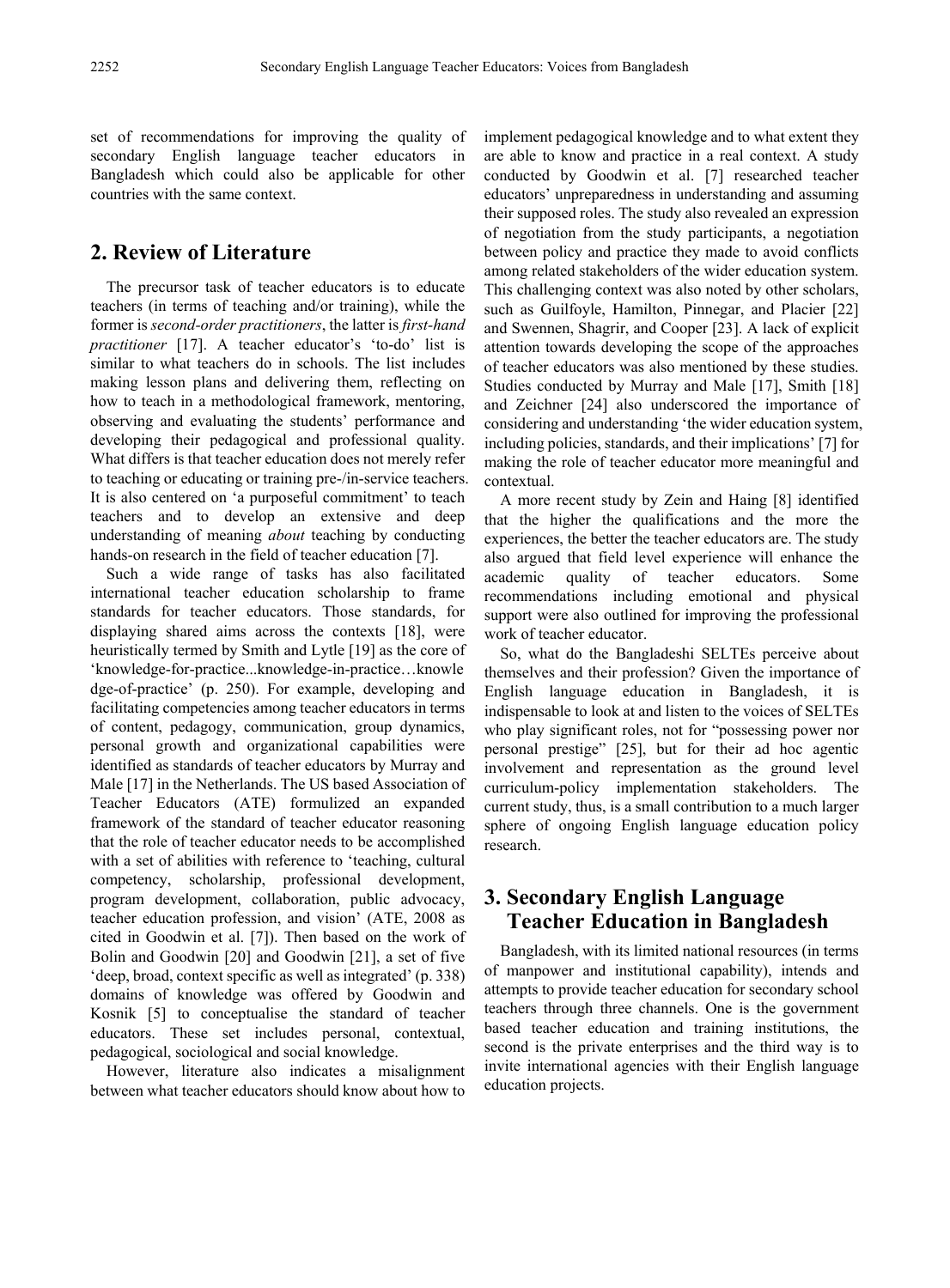| Type                                                 | Public | Private | No. of teacher educators (total of public and private) |
|------------------------------------------------------|--------|---------|--------------------------------------------------------|
| Teachers Training College (TTC)*                     | 14     | 104     | 1604                                                   |
| Technical Teacher Training College (TTTC)            |        | --      | 18                                                     |
| Vocational Teacher Training Institute (VTTI)         |        | --      |                                                        |
| Madrasah Teacher Training Institute (MTTI)           |        | --      | 24                                                     |
| National academy for Education and Management (NAEM) |        | --      |                                                        |

**Table 1.** Teacher education provision [26]

\*Subject-wise in-service teacher training and education programs organized by NAEM National academy for Education and Management (Y) are also held at TTCs.

Currently, 243,553 teachers are working in secondary schools (grade 6 to 10) in Bangladesh [26], of which, 78,415 are teaching English to 10,184,364 students. While only 1909 English teachers (2.4%) are employed at the government secondary schools, the rest 76506 English teachers (97.6%) are teaching English at the non-government secondary schools. The majority of teachers who are catering English language teaching at the secondary level in different secondary education institutions do not have the appropriate academic qualification to teach English. 88.72% English teachers, according to the BANBEIS [26], falls under this group. Therefore, the Bangladeshi government has directed secondary school teachers to attend different English in-service training programs arranged by different national and international projects, Bachelor of Education (B.Ed.) and Master of Education (M.Ed.) [27]. These programs are considered as training program instead of academic program.

Table 1 provides information regarding secondary teacher education provisions provided by government and private enterprises in Bangladesh (regardless of the subjects).

Apart from these institutions, there are some INSET programs or projects funded and arranged by international donor agencies like the British Council, the Asian Development Bank, the World Bank, the Department for International Development and the Canadian International Development Agency. The main reason to initiate such project based teacher education or training provision was to supplement the institutional and resourcing capabilities of the Bangladesh government [28]. These projects, with a view to providing training to secondary school English teachers, are arranged at local institutions. The Ministry of Education of Bangladesh is responsible for implementing these projects. The majority of the trainers are also local. However, the project design, format and reporting are principally conducted by the foreign consultants. Names of such projects are English Language Teaching Improvement Project (ELTIP) Bangladesh, English in Action (EiA), English for Teaching, Teaching for English (ETTE), Secondary Education Quality and Access

Enhancement Project (SEQAEP), Teaching Quality Improvement in Secondary Education Project (TQI-SEP).

# **4. Research Methodology**

### **4.1. Research Aims**

The aim of this study was to develop a better understanding about the professional lives of teacher educators. Teacher educators working in the secondary English language teacher education context have been taken as the main case. The research questions for this project are:

a) How do secondary English language teacher educators evaluate their own academic and professional qualifications?

b) What perceptions do secondary English language teacher educators possess about their profession?

## **4.2. Research Design**

This research is situated in a qualitative case study research paradigm [29] intending to capture the meaning people define, construct and describe [30]. As qualitative research paradigm aims to produce a rich and thick illustration of the phenomenon under examination, sample sizes are usually kept small and also selected purposively aligning with how well they fit with the study focus [31].

Semi-structured interviews were used to collect data from 7 teacher educators (1 female and 6 male)—the key participants of this research. The teacher educators were working as the trainers of secondary English language teachers. Table 2 presents their profiles. However, their affiliation was omitted due to ethical reasons and renamed as X, Y and Z accordingly. This study also employed interview data elicited from 10 trained secondary English language teachers (2 female and 8 male) who received in-service training from those 7 teacher educators on different occasions. The latter cohort also added a valuable contribution to the studied topic by including their first-hand perspectives and experiences.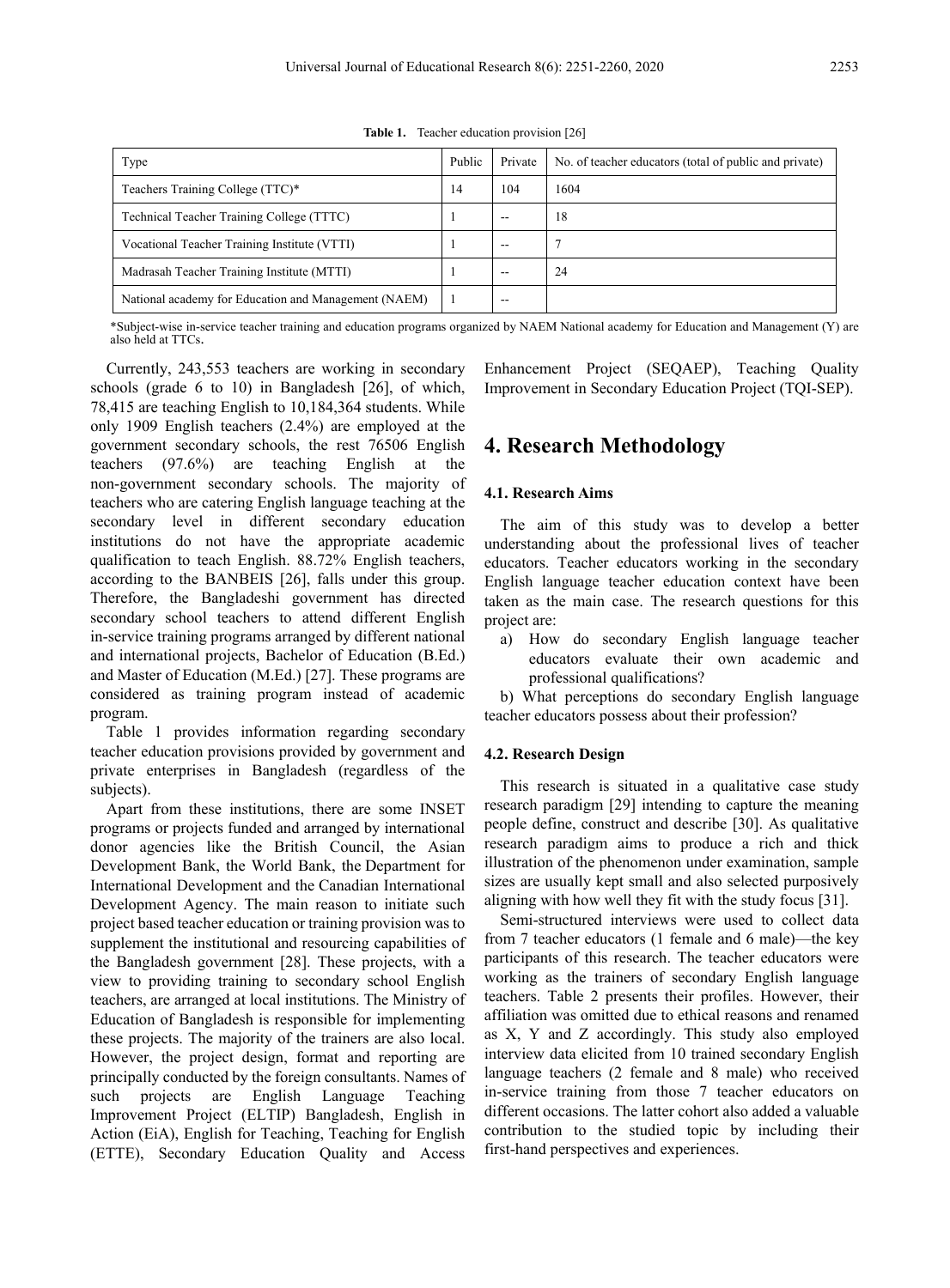| Teacher educator<br>code | Gender | Age | Academic qualification                       | Professional<br>qualification | Experience | Affiliation |
|--------------------------|--------|-----|----------------------------------------------|-------------------------------|------------|-------------|
| SELTE 01                 | M      | 44  | BA (Hons), MA in English (ELT)               | $- - -$                       | 16 years   | X, Y        |
| SELTE 02                 | M      | 36  | BA (Hons), MA in English (ELT)               | M.Ed.                         | 9 years    | X, Y        |
| SELTE 03                 | M      | 42  | BA (Hons), MA in English <i>(Literature)</i> | M.Ed.                         | 12 years   | Y           |
| SELTE 04                 | F      | 41  | BA (Hons), MA in English <i>(Literature)</i> | $-$ --                        | 13 years   | X, Y        |
| SELTE 05                 | M      | 38  | BA (Hons), MA in English <i>(Literature)</i> | $---$                         | 12 years   | X, Y, Z     |
| SELTE 06                 | M      | 39  | BA (Hons), MA in English (Literature)        | $---$                         | 12 years   | X, Y        |
| SELTE.07                 | M      | 40  | BA (Hons), MA in English <i>(Literature)</i> | M.Ed.                         | 14 years   | X, Y        |

**Table 2.** Profiles of teacher educators

#### **4.3. Data Collection Procedure**

Data collection procedure followed two steps. First, the Director General (DG) of the training institution was contacted to secure permission and gain access to the SELTE for conducting interviews. The list of trained English language teachers was also collected from the same institution. Then the school principals of potential schools were contacted to secure approval to conduct the study as well as to reach to the trained English language teachers for interviews.

Face-to-face semi-structured interviews were conducted with the individual stakeholders on the agreed date and time in order to capture the multitude of participants' views on the studies issue. 5 SELTEs and 2 trained English teachers used English while the rest 2 SELTEs and 8 teachers preferred to be interviewed in Bangla (the first language of Bangladesh). Each of these interviews was digitally recorded, and then transcribed duly. The translation of 10 Bangla interviews into English was conducted by the researcher.

#### **4.4. Data Analysis**

A step-by-step inductive thematic data analysis [32] approach was employed for analysing data, as the study aimed to generate and hence interpret the insights and perspectives of teacher educators through their semi-structured interview data. First, meticulous reading and re-reading of transcriptions was made to become familiar with the data in order to facilitate coding. In the next phase, different codes were sorted out and put under potential themes. Subsequently, the emerging themes were refined and rearranged either by separating from or collapsing into others in order to attain both internal and external homogeneity between themes [33]. Finally, the eventual refinement of themes was conducted by further defining and refining the themes so that the core of each theme as well as aspect of the data under each theme is identified and reported [32]. The overall data analysis procedure resulted in the emergence of 6 themes which are presented in the findings section.

## **5. Findings**

During the interviews, the 7 SELTEs were asked to provide information about their academic and professional qualifications, evaluate their preparation for their current profession as well as their own professional development opportunities and to identify key issues they experience while playing the role of a teacher educator. The 10 trained English teachers were asked about their perceptions and experiences of the quality and efficacy of the SELTEs. Further amplificatory questions also assisted the researcher to elicit recommendations from the viewpoints of the SELTEs. The emerging themes derived from the data analysis are presented below with supporting extracts.

## **5.1. Academic and Professional Qualifications of SELTE**

This theme, based on the profiles of secondary English language teacher educators, was sought to show the typical picture of the majority of secondary teacher educators in Bangladesh. The perceptions derived from the profiles (presented in Table 2) also facilitated to reflect on the subsequent themes and to see a coherence among them.

The data presented in Table 2 demonstrated that the SELTE obtained master's degree in English as their highest academic qualification. Interestingly, 5 of them had their MA degree in English literature while the other 2 completed their MA degree in Applied Linguistics and English language Teaching (ELT) long after commencing their profession as teacher educators. Moreover, only three participants could report the completion of M.Ed. degree as their professional qualification.

Participants also indicated that they felt that a relevant academic qualification is necessary for them to be more effective as well as to enable them to be more confident in conducting their roles as a teacher educator. One participant stated that:

During working as a teacher trainer, I felt the necessity of having another MA degree in ELT alongside my first MA in English literature. Because in training sessions, we provide training to English teachers on how to teach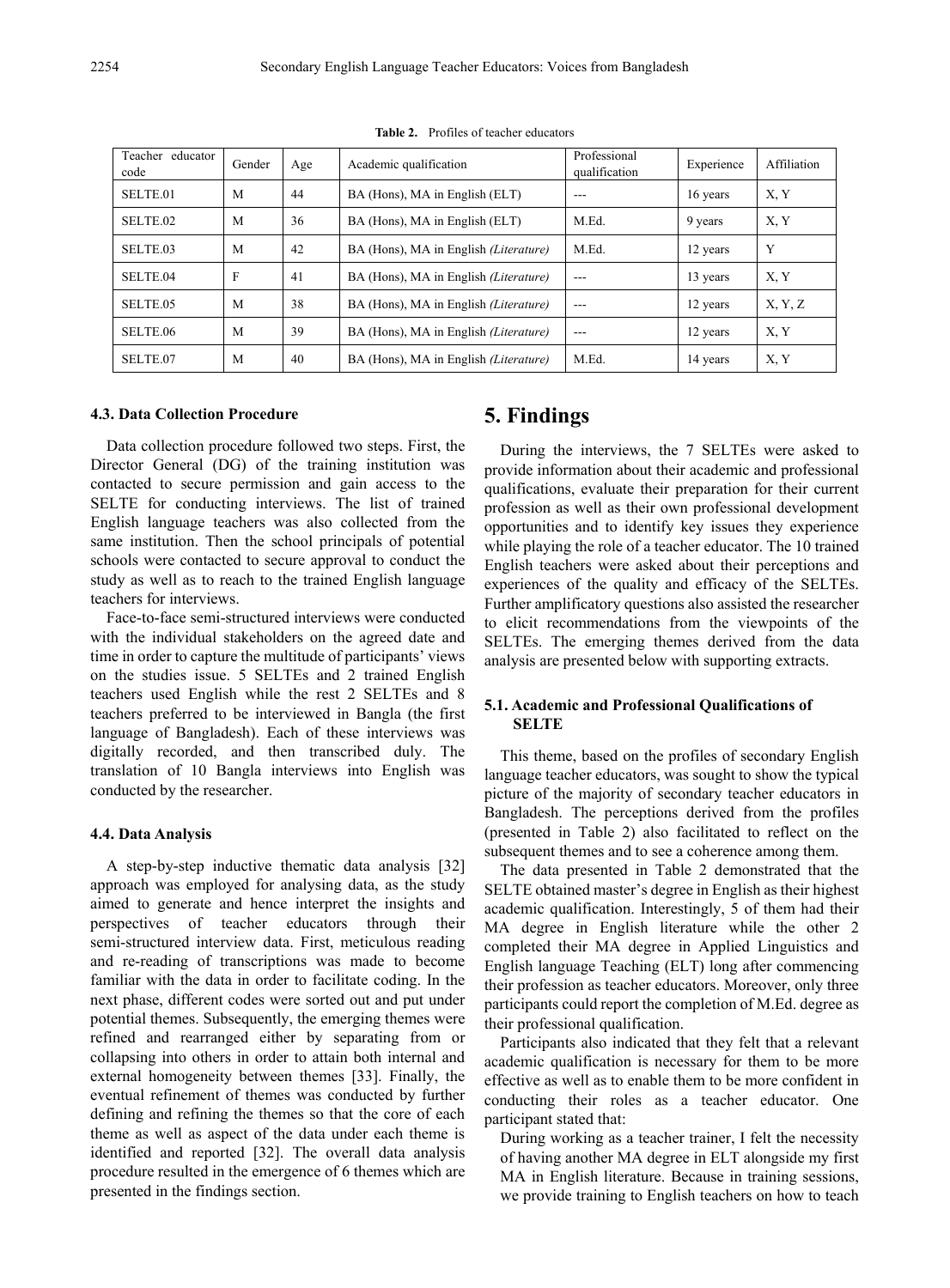communicative English in classes. And my own previous degree was not efficiently aligned with my work. So, I completed the degree…umm…likely three years back from now from a private university. (SELTE.01)

Participants having an M.Ed. degree as a professional qualification also criticised the content and format of the degree program saying that such a program was 'designed to cover general education' (SELTE.07); 'the course content was contextually less operative' (SELTE.02) to be utilised while they teach or train secondary English language teachers.

One interesting yet crucial finding was the participants' happenstance in engaging with teacher education field and so they admitted their lacking in proper preparation to be a teacher educator. Extract from one participant shows such, as:

Actually, I started my career as a lecturer in a college. Meanwhile, the institution X was recruiting teacher trainers for secondary English language teachers. So, I joined the X. When the project was over, I was then transferred to Y as a teacher trainer. So, you can say that I was and still learning (how to train) while doing (teaching). (SELTE.07)

## **5.2. Scope of Professional Development for Teacher Educators**

While reflecting on professional development (PD), participants (SELTEs) were critical of the inadequate opportunities of their professional development. Closer analysis of data further shows a critical concern regarding the quality of the existing professional development programs designed for teacher educators.

Data from participants revealed that the present scope of professional development of teacher educators is low. The existing training programs are mostly unrelated to their real contexts of providing training to secondary English language teachers. Participants also criticised the short-term ToTs (Training for Trainers) sporadically organised by the government and some other organisations.

Analysing data regarding teacher educators' experiences and insights of PD programs they attended so far also raised quality issues of those programs. While only one participant (SELTE.01) said 'I have received a 3 months training from UK named ELT resource Centre Training', the others were persistently critical about their experiences of their professional development. One participant said that although the trainers in the ToT programs might be academically qualified, the ToT program itself was not pedagogically well-structured. The frequency of delivery of the programs was 'occasional' (SELTE.03), a 'wastage of money, time and effort' (SELTE.05). Such findings were also expressed more fully as:

Um... truly speaking, we have not yet received any training program/course from Y for us, the trainers—to improve our professional skills. Sometimes we work for some other government projects; for ex. TQIP. Then TQIP arranges some ToT programs for us. But still I believe the quantity and quality is far beyond our necessity. (SELTE.04)

Our organization doesn't encourage and provide us (teacher trainers) proper scopes to develop our professional skills and expertise. Sometimes the authority assigns us to do some writing, mini research on impact analysis of our trainings; but hardly emphasis on our professional development. (SELTE.01)

Another experience I want to share: once I attended a ToT program organised by IER (Institute of Education and Research). I attended the sessions with a high ambition to learn new things from there. But what I found is that all the sessions were lecture based, bookish; the speaker had no idea about the real ELT practice and scenario happening in Bangladesh. They talked about theories and approaches. I was really disappointed. They might have higher degrees in ELT, but they are extremely detached from fields—they are not working with the root level English teachers as what we have to. (SELTE.02)

The same participant described the quantity and quality of their professional development programs:

So personally, for my own professional development, I always look for opportunities by myself. For ex: American Centre often runs programs for ELT and Teacher trainers. I try to attend those. I also secured some scholarship to do some online TESOL courses. These courses really helped me. But how many of us can afford time and money to attain such kind of avenues to develop ourselves? (SELTE.02)

#### **5.3. Frustration about the Career Prospect of SELTE**

Data analysis also indicated the participants' frustration while they discussed their career progression. Although the SELTEs started their career with enthusiasm and aspiration, they found it difficult to gain promotion and recognition. As employees of the Bangladeshi government, participants reported that their previous experience working with another government project has not been properly evaluated by their current institution. Having experience of an assistant/associate professor (in terms of years, as per government rule), they are still ranked as a lecturer. The below extract expresses this sense of frustration:

When I started working with the X project, it was like a dream job for me. When X first started its journey in Bangladesh, at that time the air-conditioned office room, the land cruiser car for going to the field observation, all those working environment …it all made our job a dream job. When I started working with the grass root level teachers of English, used to observe their classes, talked to them about their problems…all these made me feel that I am meant for this teacher educator job. I am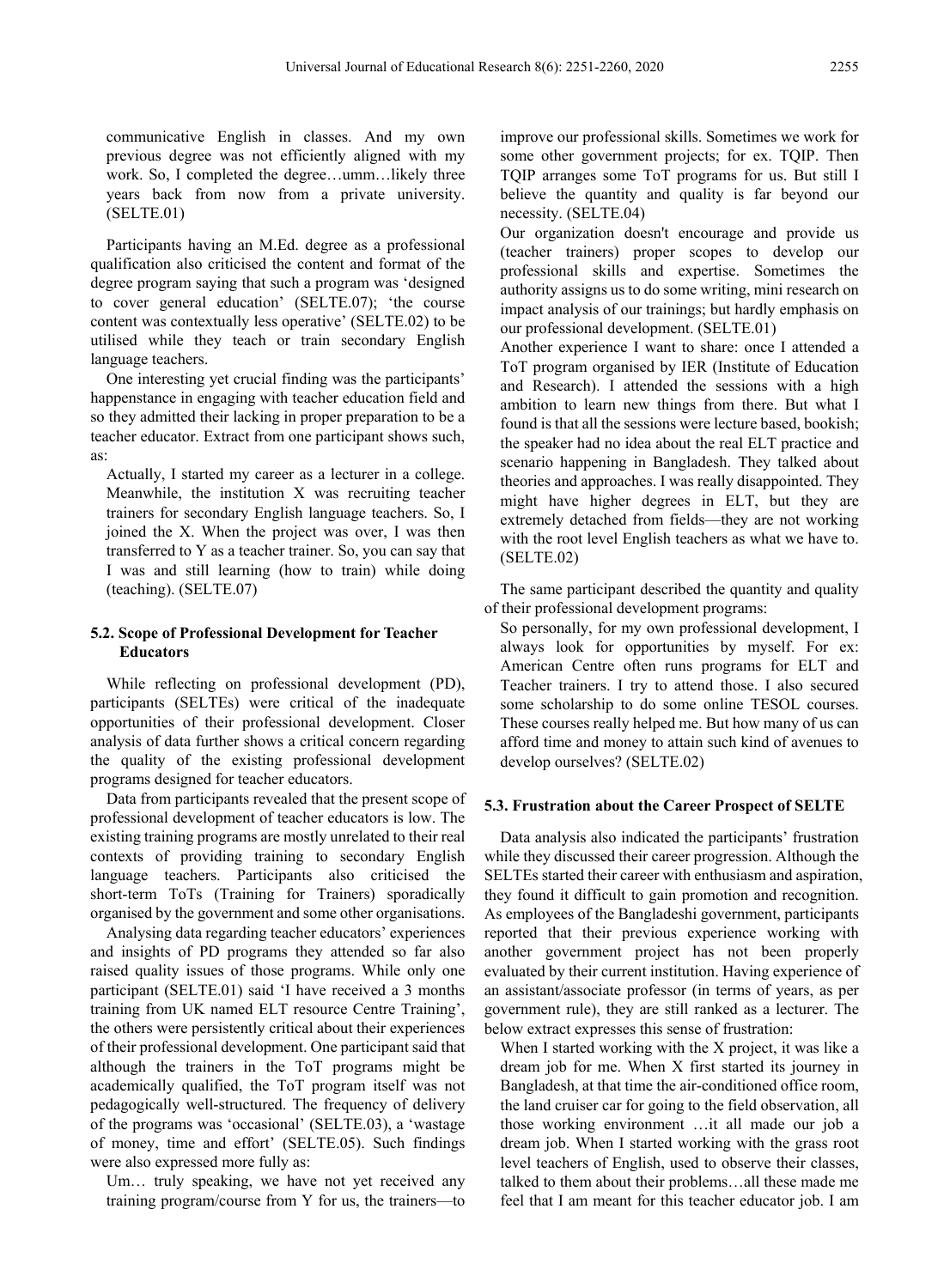only capable of being a teacher educator, no other job is suitable for me. My love and attachment for this job gradually turned out to be so intense that still I am in this profession. And so doing I am sacrificing in terms of position and finance. With our 16 years of experiences as teacher trainers, we were supposed to be ranked as Associate Professor by this time, but here at Y we had to start with the very initial rank, as a lecturer. Yet we feel to work as teacher educators, as we want to hold and maintain the connection with our English language teachers across the country. (SELTE.01)

## **5.4. Discontent about a Power-Coercive Working Context**

Teacher educators also mentioned some in-house, bureaucratic hurdles they face while undertaking their role. They explained, for instance, that appointing a Course Director (CD) from a non-ELT background for the purpose of supervising the overall training program does not make any major difference, and that those in management roles appear to be 'either unable or unwilling to realize our mission, planning, potential' (SELTE.02). Therefore, the 'conflicting interest of the management' along with its 'inactive role as a support distribution channel' (SELTE.05) results in inefficiency in the process of executing effective teacher training programs. The participants also shared their experience of being professionally humiliated by other senior trainers as well as committee members and other related stakeholders in the policy table. This works as a legacy to demotivate their working spirit and enthusiasm. The following extracts exemplify this finding:

Sometimes some of my colleagues argue with me to stick to the old materials; they discourage me to incorporate the new ELT trends. There is a lack of collegial collaboration among us. (SELTE.03)

This is very much my personal observation. I discovered that the same teacher trainers who used to work with passion, enthusiasm and dedication, now here they are not performing their duties and responsibilities seriously. Not only the trainers, the other senior committee members of ELT training program are also found in procrastination, sometimes either they try to ignore, or they dump their tasks on us. While working with others in the committee, this procrastination has a viral effect on the other members. Moreover, in the committee sometimes we have some deputed senior personnel who devalue and sometimes demoralize us by criticising our expertise as teacher trainer. They do not count our experiences, reflections. They don't have that mentality. So, it lessens our work spirit. (SELTE.06)

We didn't receive warm support from the district education office (DEO) and teachers' training college (TTC) in terms of logistic and others. I mean they didn't support us happily, except the occasion where the Education Minister would be the chairperson of the concluding ceremony of the ELT training. (SELTE.01)

#### **5.5. Quality Issues of Teacher Educators**

Participants, both SELTEs and trained secondary English language teachers, underscored the importance of quality teacher educators for ensuring quality teacher education. They asserted that teacher educators have to be knowledgeable in personal, contextual and pedagogical domains in order to maximize the quality of teacher education as well as the quality of teachers. Relatedly, participants raised quality issues of the existing teacher educators.

Teacher educators, reflecting on their academic and professional quality, admitted the quality issue of training programs. They reasoned that teacher educators enter this profession without any proper pre-service education. Moreover, their 'on-site learning while doing' (SELTE.04) does not necessarily equip them with the skills and knowledge that a qualified teacher educator should possess. A majority of them admitted their training sessions appeared to be a 'patch-work'. The issue becomes severe when they design their training formats based on decades old needs analysis report, materials with very less improvisations. Below the extract epitomises more:

If you look at the profile of our trainers of English here, you will be surprised to know that some of us are having no proper academic ELT background or enough training to be a teacher trainer. To some extent, they are lagging behind in terms of adopting new ELT technique, pedagogies etc. They are not very much updated. It becomes a problem for me as what I had to experience in my last training period. So, from a trainer's perspective I want to say that they (some TTs) should be trained enough to be an effective TT and be updated with the current ELT practices. (SELTE.02)

Along with the teacher educators, the trained secondary English language teachers also felt that the quality of their educators was not up to the mark. The majority of the trained English teachers interviewed for this study said that the quality of training they had received was not satisfactory, as one of the main reasons was the lack of their trainers' pedagogical and professional quality. They perceived that quality of teacher educators to be indicative of the quality of teacher education leading to the assurance of quality teacher. Two relevant statements are given below:

Trainers should be more expert, professional and efficient in giving training. We had two trainers who seemed not be fully prepared, seemed nervous and to have lack of confidence while doing the sessions. So specialized and efficient trainers should be appointed to conduct and manage this very important ELT training. (TSELT.04)

Actually, I didn't learn that much from the INSET. I attended the training with great expectations but ended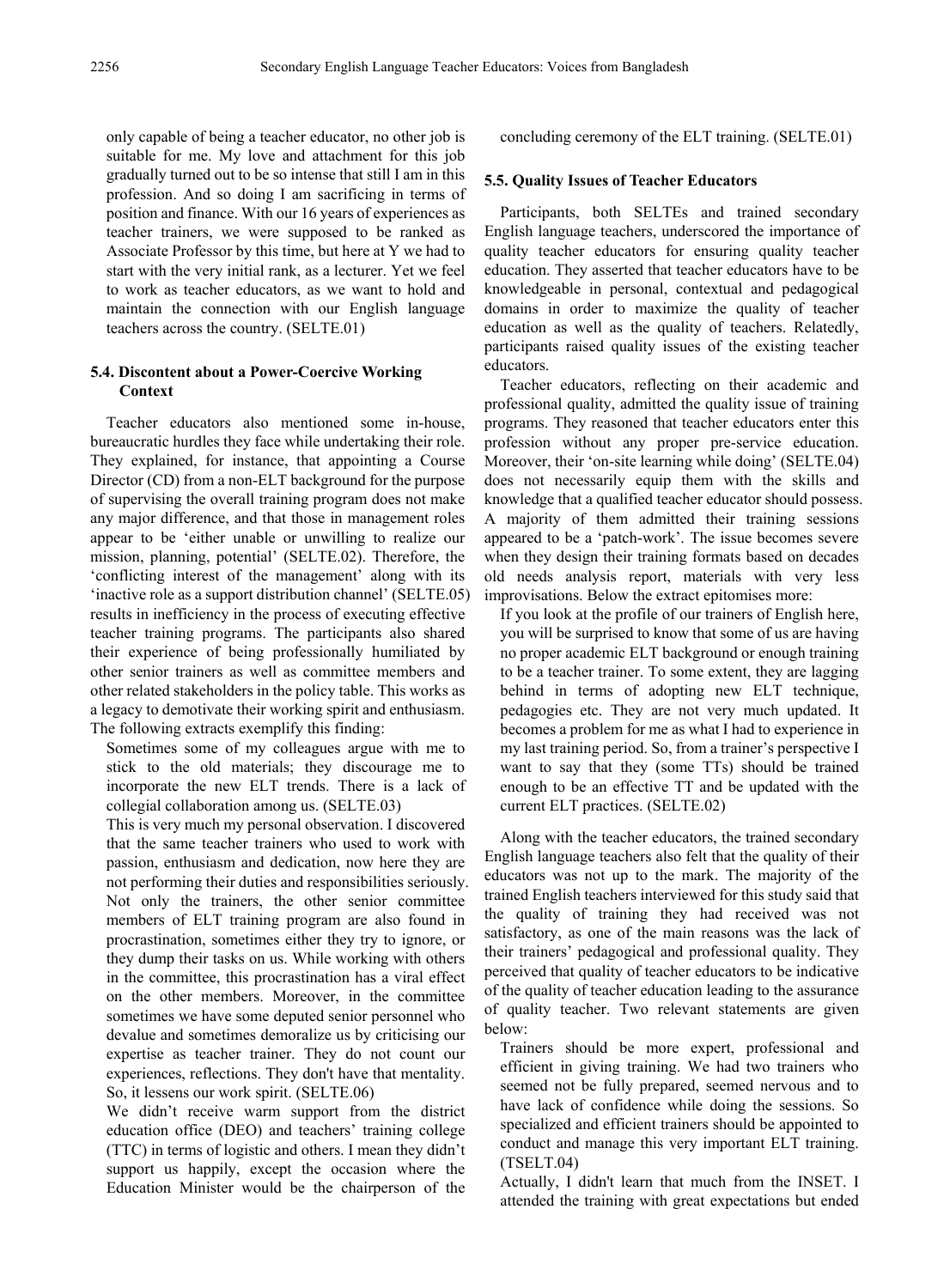up with despair. It seemed to me that they conducted their sessions hastily. They did not consider our working context. I mean the way they showed demo class is quite undoable in my class. So, the trainers should know the real picture of class and then train us accordingly. To me, models are for show, not for practical usage. (TSELT.07)

#### **5.6. Lack of Professional Evaluation**

A further close investigation of participants' responses identified the theme related to the absence of professional evaluation of teacher educators. Professional evaluation or monitoring system with the tools of evaluating trainers, training sessions (materials, contents) while conducting training, according to the participants (teacher educators) would not only assist in making them personally and professionally more thoughtful, responsible and contemporary in their approach, but also improve overall teacher education quality. Currently, there is no such systematic evaluation conducted for teacher educators in Bangladesh.

Trainers' evaluation is also an important issue—it needs to be done effectively and rigorously so that we the teacher trainers feel the importance of developing ourselves professionally. But unfortunately, there is no hard and fast rules to do such kind of professional evaluation of our trainers here. (SELTE.02)

## **6. Discussion**

Undoubtedly, the domain of teacher education has not been addressed rigorously by the Bangladesh government. The National Education Policy [27] focused heavily on the importance of quality teachers by underpinning the necessity of quality teacher recruitment as well as developing their professional excellence through repetitive, demand-driven teacher education and training programs (p. 64). Ironically, the domain of teacher educators was neglected except for the statement that they are required to have adequate knowledge in their own subjects and 'the trainers will be accordingly trained in their own subjects before the change in curriculum and syllabus takes place' (p. 65). Therefore, this study was necessary to understand the issues, challenges teacher educators experience in their professional context.

Teacher educators' experiences and perceptions of their professional lives and works analysed in this paper has raised a number of issues of concern. Teacher educators' preparation (in terms of educational) for taking up the role of a teacher educator simply tends to lack explicit or systematic preparation. Teacher educators, interviewed in this study agreed that a relevant and higher educational qualification benchmark is required for their profession. Some of them completed their second master's degree or

professional education in English Language Teaching (ELT) as they realised that the task of teacher educator would be inappropriate, disorganized and ineffective unless they possess solid, relevant educational qualifications aligned with their profession. Appropriate academic qualifications frame the quality teaching [34] and it is the relationship between pedagogic knowledge and practice that develops the extent of such quality teaching [19].

By the same token, the scope of professional development, in terms of quantity and quality is also required for developing teacher educators' pedagogical excellence. Being teachers of teachers, the teacher educators in this study were critical of the quality of the existing ToT programs. They reported those programs to be merely 'eyewash', 'theoretic' and 'wastage of time and money' offering little in terms of professional development. Instead, they argued for incorporating such pedagogy in ToT or professional courses which will involve 'a knowledge of teaching about teaching and a knowledge of learning about teaching and how the two influences one another [35] and so will enhance their professional excellence. They suggested for devising a policy of effective and rigorous evaluation of their performance with a view to ensure the quality of teacher educators. Teacher educators also emphasised on the provision of visiting and observing real-life classes as they believed that it would be beneficial for them to know and understand trainee teachers' pedagogical knowledge as well as practice more contextually, extensively and holistically.

The data analysis also explored the practical dilemmas elicited by teacher educators regarding their status, facilities, future and working context. The interviewees expressed their feelings of being under-appreciated and under-paid, mounting up their feelings of discontent, frustration and demoralisation about their future. The teacher educators also added that they work within a power-coercive, bureaucratic professional environment where instead of being professionally acknowledged and rewarded, they often experienced harsh comments full of disdainful attitudes from the top-level management team. Given the importance and social impact of their profession, teacher educators highlighted the importance of receiving support from the management in every aspect, including financial (higher salary), logistics (resources), emotional (recognition, promotion) in order to sustain their professional commitment. in feeling committed towards their profession.

## **7. Recommendations**

The extent to which this study represents perceptions and experiences of teacher educators' professional lives, a summary can be drawn up by saying that the overall quality of the English language teacher education sector in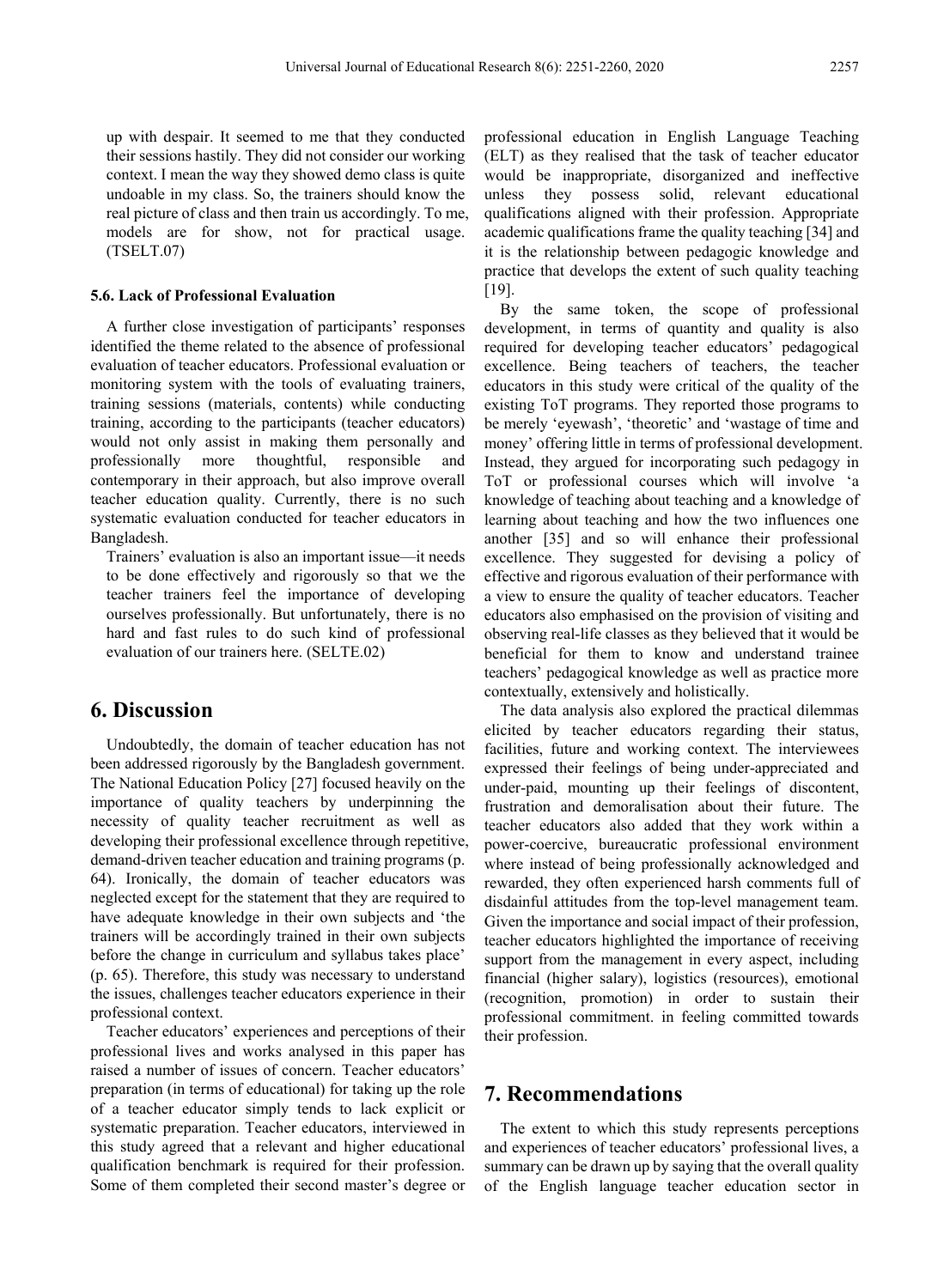Bangladesh would be jeopardized unless adequate and proper attention is given to its teacher educators and the number of issues raised by them. Moreover, the policy goal to develop a qualified, prepared, well-trained, supported, and efficient English language teaching pool will not be realised accordingly. Compromise in this regard will simply lead to continuing the emergence of multifaceted issues in the overall goal of English language education, as it is happening right now [35,36]. The insights derived from the study findings, thus necessitates to set forth a number of recommendations in terms of 'support' applicable for Bangladesh and beyond with the same context.

First, teacher educators require support in terms of developing their pedagogical skill set. For pedagogy, along with the subject specialisations, a strong foundation of knowledge about the field of teacher education with reference to theories and practices of teaching and learning should be emphasised. Regarding this, the ToT or other related education and/or training programs for teacher educators should be developed and improved in such a way so that they offer a balanced combination of theories and methods of teaching to enrich and develop teacher educators more professionally, holistically and extensively.

The second recommendation is to provide teacher educators with ample opportunities and provision to observe teachers' classes with the view that such first-hand field experience would give them a clearer picture of the real teaching context of schools. Contextual first-hand experience, what Zeichner [24] termed as a 'self-evident activity' for improving teacher educators will enable them to develop a framework that is not only pedagogically sound, but also contextually appropriate for teaching and/or training the teachers coming from different contexts.

The teacher educators also shared their stories of being professionally under-appreciated and under-acknowledged as professionals, a cause for demotivating them to pursue their task properly. The third recommendation is, therefore, to ensure a friendly, supportive professional atmosphere for teacher educators where they will receive both professional support (in terms of logistics, balanced workload) and psychological support (in terms of attractive salary, required rank, supportive colleagues and authorities). This type of appreciation, support and acknowledgement will increase the self-esteem and motivation of teacher educators which in effect will improve the quality of teacher education programs in Bangladesh.

The fourth recommendation is that the government should pay more attention in establishing concrete policy directions regarding teacher educators, an inseparable part of quality teacher development. More specifically, the personnel policy of English-in-education policy planning in Bangladesh should attend to pertinent issues such as establishing the quality and the standard of teacher educators' academic, professional qualifications, insurance of their professional support, effective evaluation of their performance so that the overall quality of English language education could be enhanced, ensured and sustained.

# **8. Conclusions**

The intention of this research was to study teacher educators or trainers, a less commonly studied aspect of teacher education in the Bangladeshi context. The study attempted to elicit critical insights from English language teacher educators about their profession. The perceptions of trained teachers were also considered in pertinent cases to make the understanding more robust, holistic and compelling. What the overall study implies is that teacher educators in Bangladesh raised issues regarding the quality of their own academic, professional competencies, were dissatisfied with extent and quality of their professional development experiences, and questioned the power-coercive, unsupportive, bureaucratic working environment. Thus, the views shared by both teacher educators and trainee teachers trainers implied the necessity of looking into the ways of improving teacher educators' quality, because the quality teacher preparation highly depends on quality teacher educators [5,33].

One of the teacher educators, interviewed in this study exhibited a more personal zeal for his profession, as:

When I started my career in Gazipur, I used to clean and decorate my own room by myself. So, this involvement is beyond description. What did I receive in turn? We might be professionally less developed and might have received less attention in terms of remuneration and other related sectors. Nevertheless, I love my professional identity. What is the source of this fascination for working as a TT…I don't know…I don't realise. What I know is that I am incomplete without this identity. (SELTE.03)

Therefore, it is high time to make sure the zeal of SELTEs is sustained not only for making teacher educators qualified and content, but also for ensuring the quality of both English language education and overall education in Bangladesh. English language education policy planning in Bangladesh should attend the SELE stakeholder more effectively and rigorously in order to maximise and ensure the benefits of English language education.

## **REFERENCES**

- [1] R. Chetty, J. Friedman, and J. Rockoff, "Measuring the Impacts of Teachers II: Teacher Value-Added and Student Outcomes in Adulthood," Cambridge, MA, Sep. 2013.
- [2] L. Darling-Hammond, "Teacher quality and student achievement," Educ. Policy Anal. Arch., vol. 8, p. 1, 2000.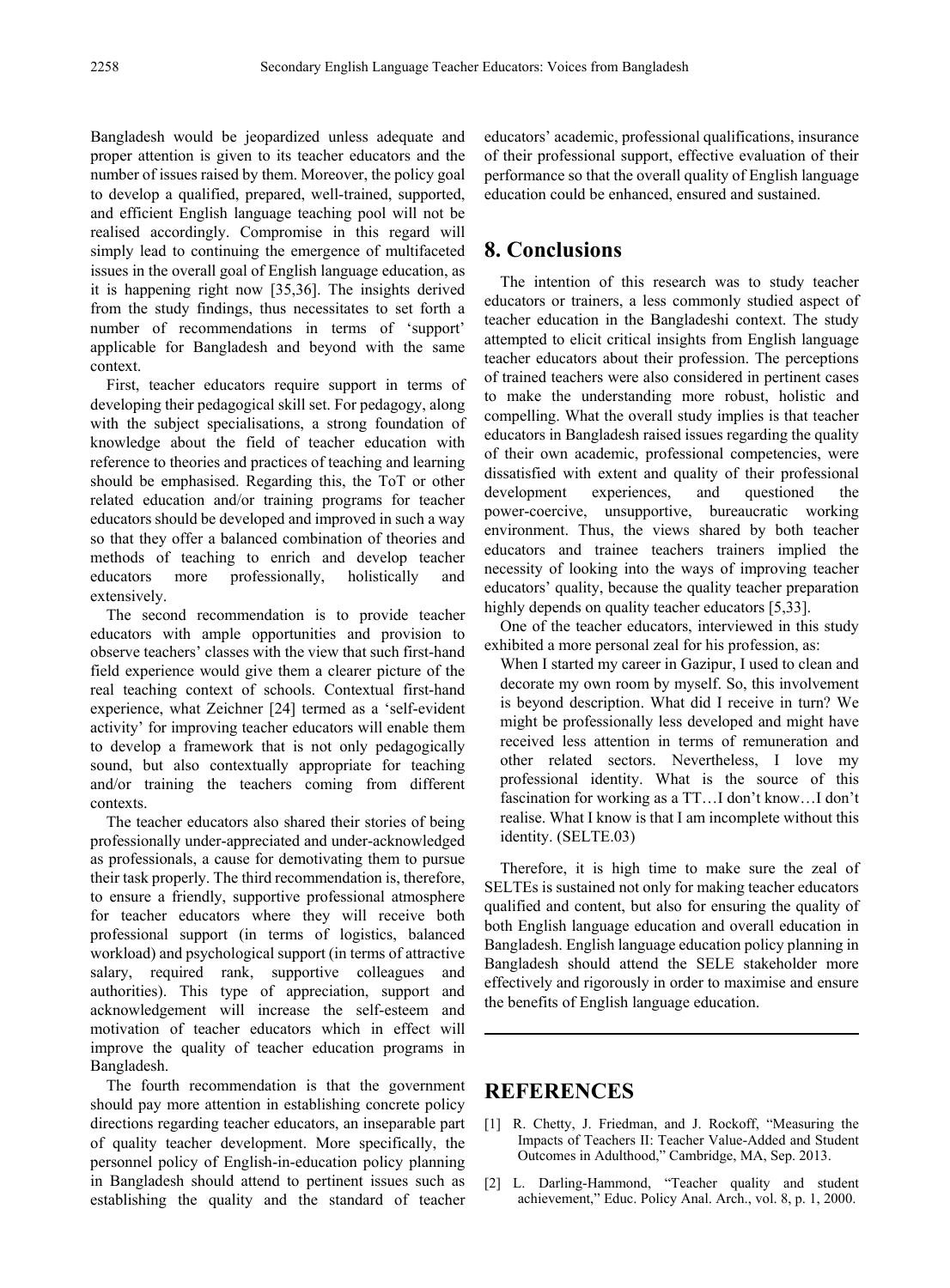- [3] J. Hattie, "Teachers make a difference: What is the research evidence? Paper presented at the Australian Council for Educational Research Annual Conference on Building Teacher Quality, Melbourne," 2003. [Online]. Available: https://www.scirp.org/(S(i43dyn45teexjx455qlt3d2q))/refe rence/ReferencesPapers.aspx?ReferenceID=1259899. [Accessed: 22-Dec-2019].
- [4] A. Park and E. Hannum, "Do teachers affect learning in developing countries? Evidence from matched student-teacher data from China," in Conference Rethinking Social Science Research on the Developing World in the 21st Century, 2001.
- [5] A. L. Goodwin and C. Kosnik, "Quality teacher educators = quality teachers? Conceptualizing essential domains of knowledge for those who teach teachers," Teach. Dev., vol. 17, no. 3, pp. 334–346, 2013.
- [6] M. L. C. Vilches, "Becoming a Trainer: The Experience of Philippine English Teachers in the Primary Innovations Project," in Experiences of Second Language Teacher Education, Palgrave Macmillan, 2014, pp. 269–295.
- [7] A. L. Goodwin et al., "What Should Teacher Educators Know and Be Able to Do? Perspectives from Practicing Teacher Educators," J. Teach. Educ., vol. 65, no. 4, pp. 284–302, Sep. 2014.
- [8] S. Zein and S. Haing, "Improving the quality of English language teacher educators: a case study at a Cambodian university," Asian Englishes, vol. 19, no. 3, pp. 228–241, Sep. 2017.
- [9] A. Rahman, "English language teacher education in Bangladesh: Towards an alternative paradigm," PhD dissertation, University of London, UK, 1999.
- [10] S. Yasmeen, "Theoretical approaches to teacher education and supervision," Harvest Jahangirnagar Stud. Lang. Lit., vol. 20, pp. 111–120, 2005.
- [11] R. Khan, "Developing professionally," Dhaka Univ. J. Linguist., vol. 1, no. 2, pp. 169–180, 2008.
- [12] S. F. Sultana, "Towards organizing a teacher development movement: Bangladesh perspective," Stamford J. English, vol. 1, pp. 69–76, 2005.
- [13] I. A. N. Majid, "A critical evaluation of teacher development in a teacher training course," East. Univ. J., vol. 4, no. 1, pp. 115–122, 2011.
- [14] S. Nur and M. Short, "Factors affecting the quality and efficacy of an ELT-INSET: A case study of Bangladesh," Waikato J. Educ., vol. 24, no. 1, pp. 55–66, May 2019.
- [15] R. Afroze, M. M. Kabir, and A. Rahman, "English teachers" classroom practices in rural secondary schools: An exploration of the effect of BRAC training," Bangladesh Educ. J., vol. 7, no. 1, pp. 7–16, 2008.
- [16] J. Murray, "Re-addressing the priorities: New teacher educators and induction into higher education," European Journal of Teacher Education, vol. 28, no. 1. pp. 67–85, Mar-2005.
- [17] J. Murray and T. Male, "Becoming a teacher educator: Evidence from the field," Teach. Teach. Educ., vol. 21, no. 2, pp. 125–142, Feb. 2005.
- [18] K. Smith, "Teacher educators' expertise: What do novice

teachers and teacher educators say?" Teach. Teach. Educ., vol. 21, no. 2, pp. 177–192, Feb. 2005.

- [19] M. Cochran-Smith and S. L. Lytle, "Relationships of Knowledge and Practice: Teacher Learning in Communities," Rev. Res. Educ., vol. 24, p. 249, 1999.
- [20] F. Bolin and A. L. Goodwin, "Redefining teacher education: A model for comprehensive reform," in annual meeting of the American Association of Colleges for Teacher Education, San Antonio, Texas, February, 1992.
- [21] A. L. Goodwin, "Globalization and the preparation of quality teachers: Rethinking knowledge domains for teaching," Teach. Educ., vol. 21, no. 1, pp. 19–32, Mar. 2010.
- [22] K. Guilfoyle, M. L. Hamilton, S. Pinnegar, and M. Placier, "Becoming teachers of teachers: The paths of four beginners," in Teachers who teach teachers: Reflections on teacher education, T. Russell and F. Korthagen, Eds. London: Falmer Press, 1995, pp. 35–55.
- [23] A. Swennen, L. Shagrir, and M. Cooper, "Becoming a teacher educator: Voices of beginning teacher educators," in Becoming a Teacher Educator: Theory and Practice for Teacher Educators, Springer Netherlands, 2008, pp. 91– 102.
- [24] K. Zeichner, "Becoming a teacher educator: A personal perspective," Teach. Teach. Educ., vol. 21, no. 2, pp. 117– 124, Feb. 2005.
- [25] Zhao Shouhui and R. B. Baldauf, "Individual agency in language planning: Chinese script reform as a case study,' Lang. Probl. Lang. Plan., vol. 36, no. 1, pp. 1–24, 2012.
- [26] BANBEIS, "Bangladesh Bureau of Educational Information and Statistics (BANBEIS)." Pocket book on educational statistics. Dhaka: BANBEIS, 2016.
- [27] Ministry of Education, "National Education Policy 2010," Dhaka: Ministry of Education, Government of Bangladesh, 2010.
- [28] O. M. Hamid, "Globalisation, english for everyone and English teacher capacity: Language policy discourses and realities in Bangladesh," Curr. Issues Lang. Plan., vol. 11, no. 4, pp. 289–310, 2010.
- [29] R. K. Yin, Case study research: design and methods, 5th ed. New York: SAGE publications Inc., 2014.
- [30] S. B. Merriam, Qualitative Research a Guide to Design and Implementation, 2nd ed. San Francisco: John Wiley & Sons, 2009.
- [31] D. J. Cooper and W. Morgan, "Case study research in accounting," Account. Horizons, vol. 22, no. 2, pp. 159–178, Jun. 2008.
- [32] V. Braun and V. Clarke, "Using thematic analysis in psychology," Qual. Res. Psychol., vol. 3, no. 2, pp. 77–101, 2006.
- [33] M. Q. Patton, Qualitative evaluation and research methods. SAGE Publications Inc., 1990.
- [34] J. Loughran, "On becoming a teacher educator," J. Educ. Teach., vol. 37, no. 3, pp. 279–291, Aug. 2011.
- [35] J. J. Loughran, "Toward a better understanding of teaching and learning about teaching," in Handbook of research on